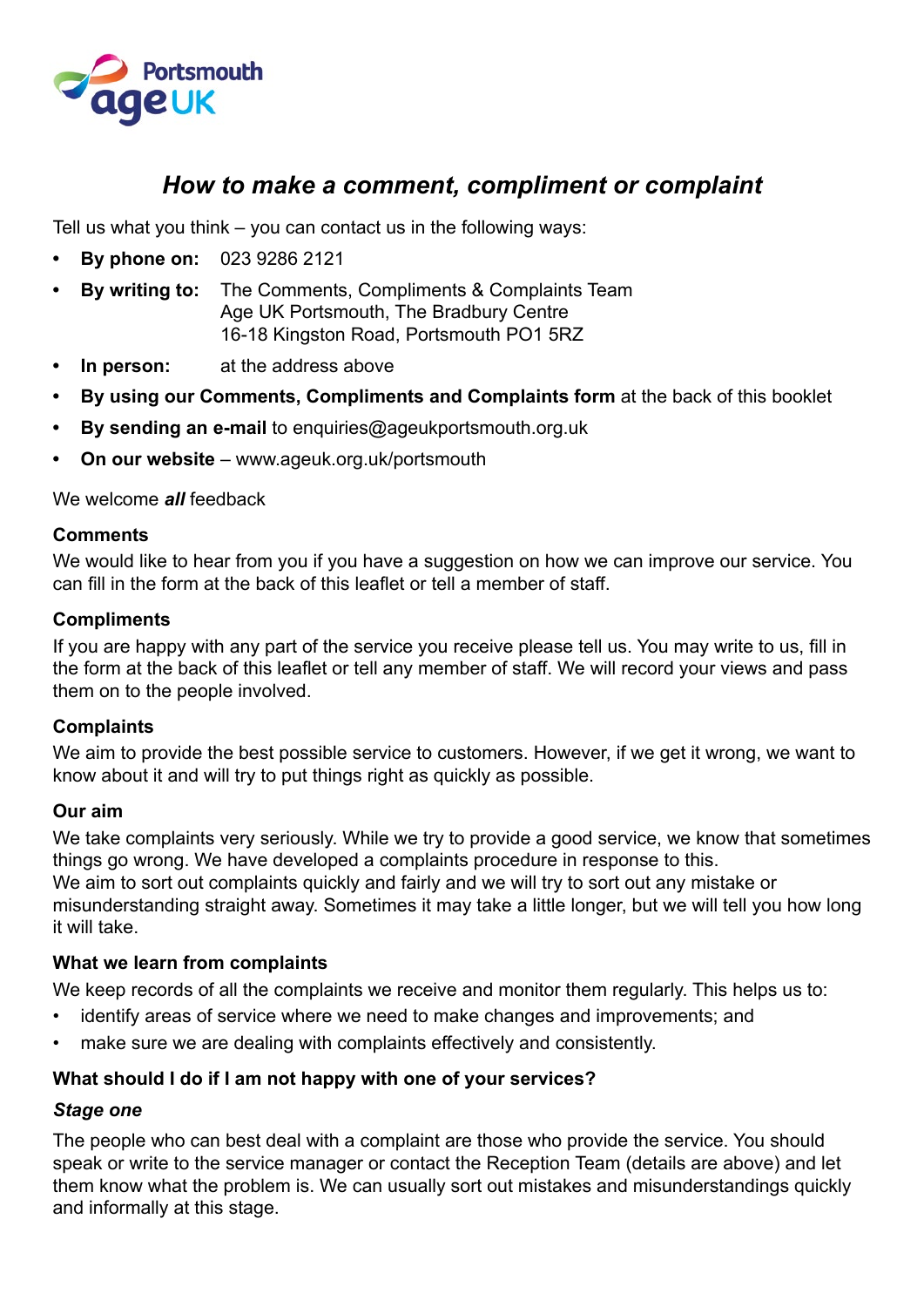We will acknowledge your complaint in three working days. We will investigate your complaint and we will respond within 10 working days. If we cannot do this, we will let you know when you can expect a reply.

Our response will include details of who to complain to if you are not happy with the response at stage one. If you are still not sure who to contact, you can talk to the Comments, Compliments and Complaints Team. Their details are on page one.

### **What should I do if I am not happy with this response?** Take your complaint to stage two.

### *Stage two*

If you are not happy with the service manager's reply, you can complain to the head of service. It is best to let the head of service know which parts of our response at stage one you are not happy with.

We will investigate your complaint and the head of service will respond to you within 15 working days. An investigation may take longer than this but if it does we will explain the reasons why and let you know when you can expect a full reply.

In our response to your stage two complaint, we will provide contact details for the Chief Executive's Office – you will need to contact them if you are not happy with our response.

**What should I do if I'm still not happy?** Take your complaint to stage three.

### *Stage three*

If you're still not happy, you can contact the Chief Executive's Office. They are independent of the service you are complaining about and can carry out a full review of your complaint. It will help the investigation if you explain why you are not satisfied and what you expect from a further review. The Chief Executive's Office will reply within 20 working days. They will let you know if there are any delays.

### **What if I am still not happy?**

If you are not satisfied with the way we handled your complaint, you can contact the Board of Trustees. You can complain to the Board of Trustees at any time, but they will usually refer your complaint back to us if you have not used our complaints procedure.

You can contact the Board of Trustees at:

Age UK Portsmouth The Bradbury Centre 16-18 Kingston Road Portsmouth PO1 5RZ

### **Our customer promise**

### *If you think we have broken our promises, or you feel we've made a mistake, we take that very seriously.*

- We'll make sure you know how to make your voice heard through our complaints procedure
- We train our staff so they know how to deal with your complaint
- We will acknowledge your complaint within three working days
- We will respond fully within 10 working days for a first-stage complaint, 15 working days for a second-stage complaint and 20 working days for a third-stage complaint
- We will investigate your complaint thoroughly and without taking sides
- We will keep your complaint confidential and be fair to everybody involved
- We will let you know the progress of your complaint
- We will apologise when we've made a mistake, and immediately take steps to fix the problem
- We will learn lessons from where we've gone wrong to make sure we don't make the same mistakes in the future.